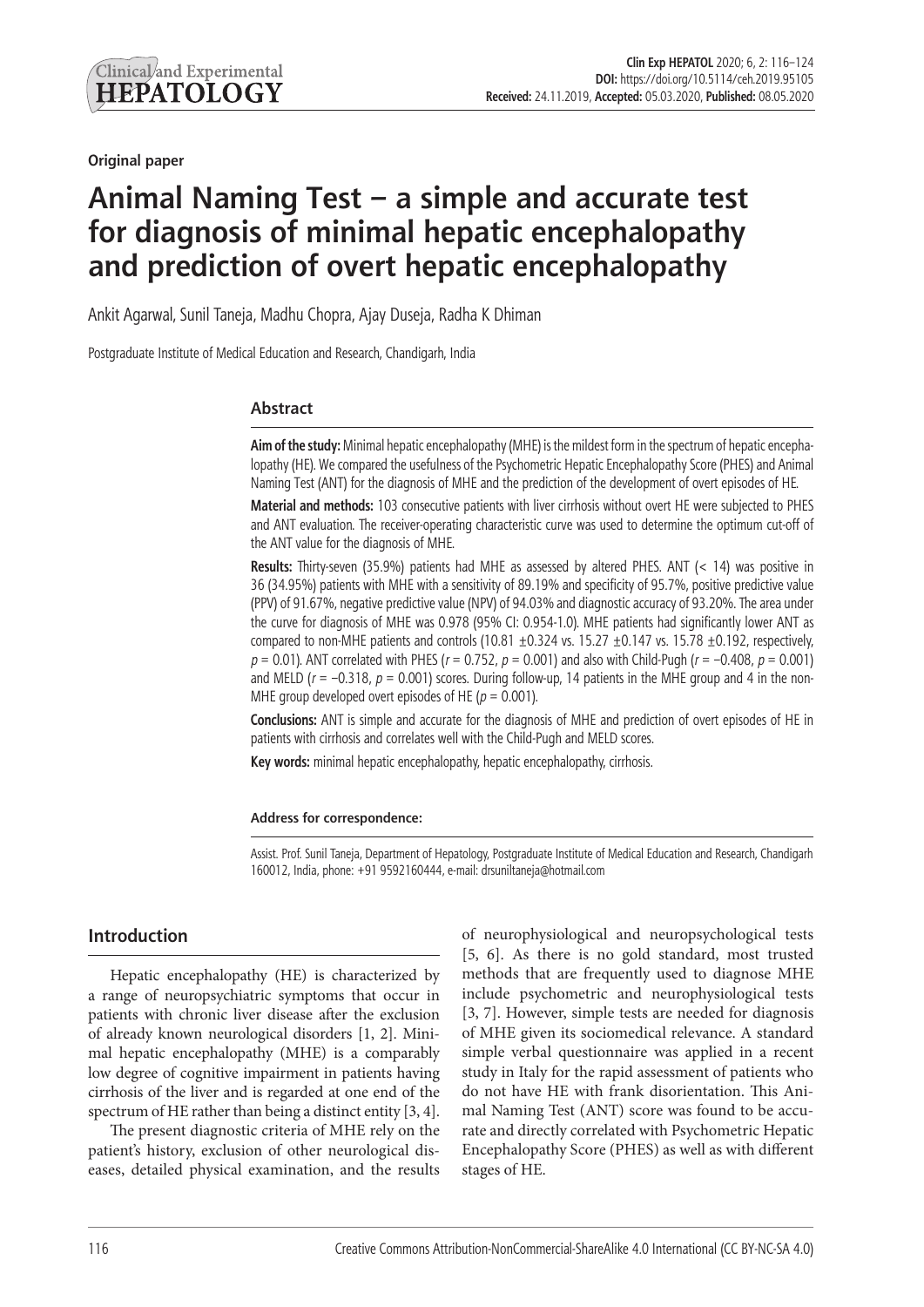| Parameter                       | <b>Patients enrolled</b><br>$(n = 103)$ | <b>MHE</b> <sup>a</sup><br>$(n = 37)$ | <b>NMHE</b> <sup>a</sup><br>$(n = 66)$ |
|---------------------------------|-----------------------------------------|---------------------------------------|----------------------------------------|
| Sex (male) <sup>b</sup>         | 86 (83.5%)                              | 31 (83.8%)                            | 55 (83.3%)                             |
| Age (years) <sup>c</sup>        | 48.029 (45.87-50.18)                    | 48.027 (44.907-51.147)                | 48.030 (45.105-50.956)                 |
| CTP class <sup>b</sup>          |                                         |                                       |                                        |
| Class A                         | 61 (59.22%)                             | 12 (19.7%)                            | 49 (80.3%)                             |
| Class B                         | 27 (26.21%)                             | 14 (51.9%)                            | 13 (48.1%)                             |
| Class C                         | 15 (14.5%)                              | 11 (73.3%)                            | 4(26.7%)                               |
| MELD score <sup>c</sup>         | 13.74 (12.90-14.58)                     | 16.19 (14.79-17.58)                   | 12.36 (11.44-13.28)                    |
| Etiologyb                       |                                         |                                       |                                        |
| Alcohol                         | 57 (55.3%)                              | 23 (62.1%)                            | 34 (51.51%)                            |
| <b>HBV</b>                      | 11 (10.7%)                              | $4(10.8\%)$                           | 7 (10.6%)                              |
| <b>HCV</b>                      | 9(8.7%)                                 | $3(8.1\%)$                            | 6 (9.09%)                              |
| Others                          | 26 (25.3%) <sup>d</sup>                 | 7 (18.9%)                             | 19 (28.78%)                            |
| Education in years <sup>c</sup> | 11.223 (10.74-11.77)                    | 10.595 (9.926-11.264)                 | 11.576 (10.938-12.214)                 |

**Table 1.** Clinical and demographic features of patients enrolled in the study

*a MHE and NMHE columns describe patients who have been enrolled; the distinction between the 2 groups was based on the results of the Psychometric Hepatic Encephalopathy (PHES)*  score. <sup>b</sup>Number (percentage with 95% confidence interval); Wean (95% confidence interval); <sup>d</sup>Non-alcoholic steatohepatitis 10 patients, Budd Chiari syndrome 1, and cryptogenic *cirrhosis in 15 patients.*

Therefore, the present study was conducted to compare the prevalence of PHES, and ANT abnormalities in patients having cirrhosis without any evidence of overt hepatic encephalopathy (OHE) and to study the relationships of these abnormalities with the severity of liver disease and the development of OHE and survival on follow-up in an Indian population.

# **Material and methods**

The Ethics Committee of the Postgraduate Institute of Medical Education and Research (PGIMER), a tertiary level health care hospital in Chandigarh, India, approved the study protocol (Reference No: NK/3725/ MD/566). Each subject gave written informed consent before inclusion in the study. The guidelines laid down by the Indian Council of Medical Research (1994) and the Helsinki Declarations (modified 1989) were adhered to in all patients in the study. A cross-sectional and prospective study was utilized.

#### **Patient selection**

One hundred and twenty-three patients with cirrhosis of the liver without evidence of OHE who attended the outpatient Liver Clinic of the Department of Hepatology, Postgraduate Institute of Medical Education and Research, Chandigarh, were candidates for enrolment; 103 patients were included in the study and 20 patients were excluded as they fulfilled either one or more of the exclusion criteria (Table 1, Fig. 1). The diagnosis of cirrhosis of the liver was based on clinical, biochemical, and ultrasonographical, and/or liver histological data. The etiological workup of cirrhosis including alcohol, chronic hepatitis B and C, autoimmune hepatitis, primary biliary cirrhosis, primary sclerosing cholangitis, non-alcoholic steatohepatitis, and Wilsons disease was performed as described in our previous study [1].

#### **Controls**

Fifty healthy volunteers mostly including friends or family members of the patient and hospital workers



**Fig. 1.** Flow chart of patients included in study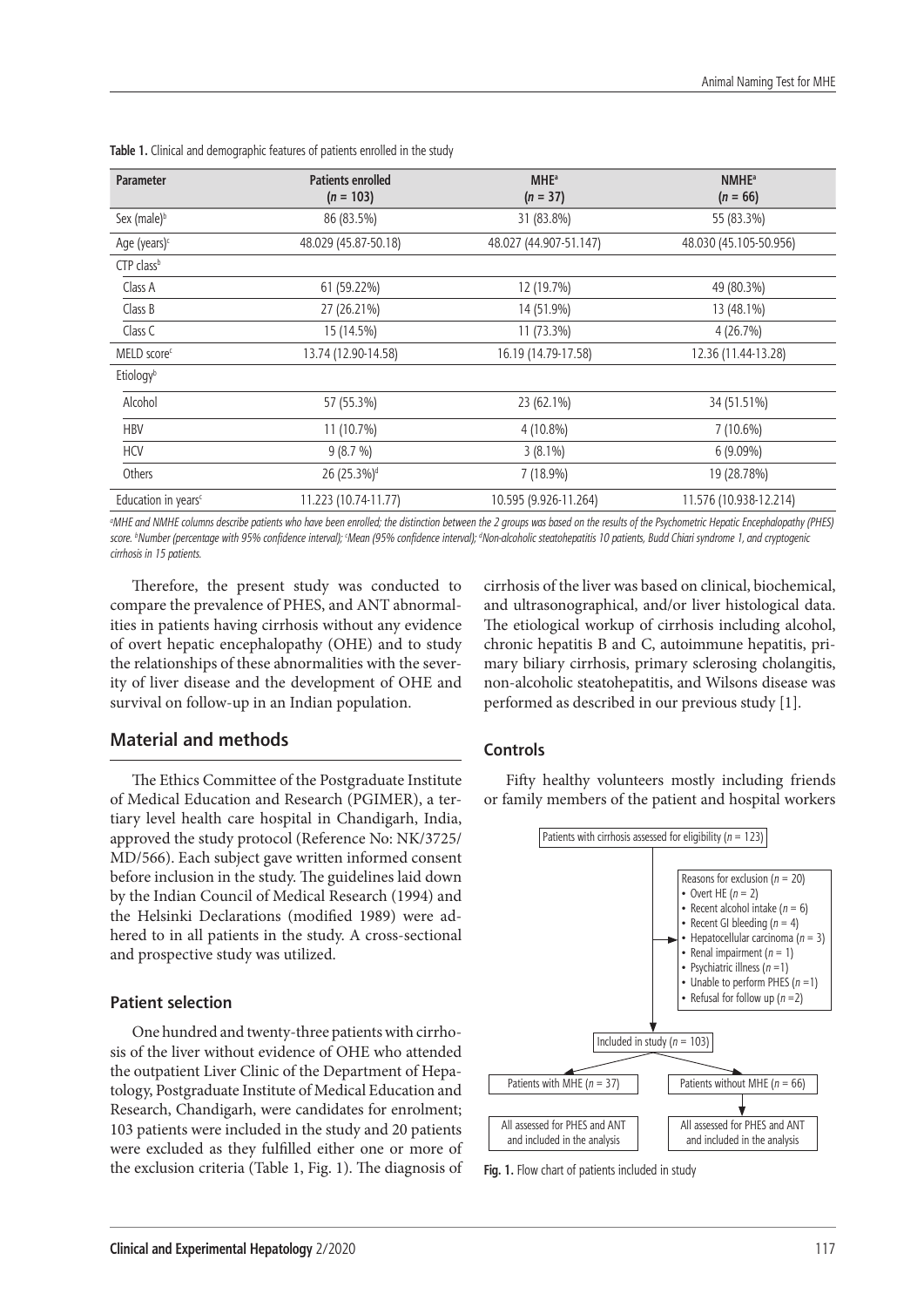| <b>Parameter</b>                               | Controls<br>$(n = 50)$        | <b>Cirrhotics</b><br>$(n = 103)$ | P-value |
|------------------------------------------------|-------------------------------|----------------------------------|---------|
| Age (years)*                                   | 45.820<br>$(43.907 - 48.105)$ | 48.029<br>$(45.87 - 50.18)$      | 0.194   |
| Sex $(M/F)^+$                                  | 86/17                         | 41/09                            | 0.817   |
| Occupation<br>(blue/white collar) <sup>+</sup> | 57/46                         | 31/19                            | 0.434   |
| Education (years)                              | 11.340<br>$(11.97-13.06)$     | 11.223<br>$(10.74 - 11.77)$      | 0.591   |
| ANT > 14 <sup>†</sup>                          | 48(96.0%)                     | 67 (65.1%)                       |         |
| ANT 10-13 <sup>+</sup>                         | $2(4.0\%)$                    | 25 (24.3%)                       |         |
| ANT $< 10†$                                    | $0(0\%)$                      | 11 (10.7%)                       |         |

**Table 2.** Comparison between controls and cirrhotic patients

*ANT – Animal Naming Test, M – male, F – female, † Number; \*mean (95% confidence interval).*

which included paramedical staff and technicians were enrolled as controls in the study. Neither the patient nor the control subjects were on any psychometric performance-altering drugs, i.e., benzodiazepines, anti-epileptics, or psychotropic agents. There was no evidence of neurological or liver disease or psychiatric ailment in the controls. The controls undertook only ANT testing for the determination of normative cut-offs in the Indian population. Since PHES has earlier been validated in the Indian population, controls did not undergo PHES testing and the cut-off for PHES as determined earlier was used [2]. The details of patients and their comparison with the control subjects are shown in Table 2.

## **Exclusion criteria**

The exclusion criteria for the study were previous episodes of overt HE ( $\leq$  3 months), history of alcohol use ( $\leq$  3 months), gastrointestinal bleeding or antibiotic use  $(\leq 6$  weeks), use of drugs impairing psychometric performances ( $\leq 6$  weeks), any history of shunt surgery, renal impairment or electrolyte imbalance or patients having hepatocellular carcinoma and other medical diseases such as pulmonary disease, heart failure, psychiatric or neurological disorders.

#### **Clinical and laboratory assessments**

The clinical examination included general physical, systemic and neurological examination. The Mini-Mental State Examination (MMSE) was performed in all patients to rule out the presence of any concomitant illness that may influence the quality of life or the neurological status of the patient. The mental state of patients suffering from cirrhosis was divided into grade 0 and grade 1 HE based on West Haven criteria. The labora-

tory investigations included complete biochemical and hematological profile and a coagulogram. An upper GI endoscopy was done in all the patients for the detection of varices. The severity of liver disease was assessed using Model of End-Stage Liver Disease (MELD) and Child-Turcotte-Pugh (CTP) scores.

#### **Neuropsychological assessment**

The PHES has been extensively validated in German [8], Indian [2], Spanish [9], Italian [10] and Romanian [11] populations. It can be performed in 10-15 minutes in an outpatient department [2]. The PHES consists of a battery of six tests including the number connection test NCT-A, the NCT-B, digit symbol test, serial dotting test, and the line tracing test for time (t) and error (e). Due to concerns about some patients who are not acquainted with English alphabets and not able to perform NCT-B, it was replaced by the figure connection test (FCT-A) [2]. The FCT and the NCT are similar in principle, but the numbers are substituted by figures. FCT is used to assess the mental state and it surpasses the hurdles of the differences in language and the level of education and literacy of the person. The clinical impact of the FCT has already been assessed in large numbers of patients with MHE [12]. A PHES score of greater than or equal to –5 is considered diagnostic of MHE in the Indian patients.

#### **Animal Naming Test**

The Animal Naming Test (ANT) is an analysis of semantic fluency consisting of saying as many animal names as possible within one minute. It is a verbal questionnaire to obtain a rapid assessment of patients who have cirrhosis either in an office setting or at the bedside. It is an easily obtainable measure of cognition like the Glasgow Coma Scale (GCS) for patients with coma or questions regarding orientation in time, space and identity. In a well-lit room with quiet surroundings not having any obvious external disturbances, the patient is asked to speak out the names of as many animals as possible in 1 minute and responses are recorded. If the patient stops before 1 minute, he is asked about any more animals he would like to add. If the patient does not speak for 15 seconds, he is given a hint; e.g. a lion is an animal, can he/she name any more animals? After 1 minute, all the responses are counted excluding repetitions and non-animal words.

The optimal performance of ANT requires wellorganized verbal recall and retrieval, along with self-monitoring of cognition (the patient should keep track of the name of animals already spoken), with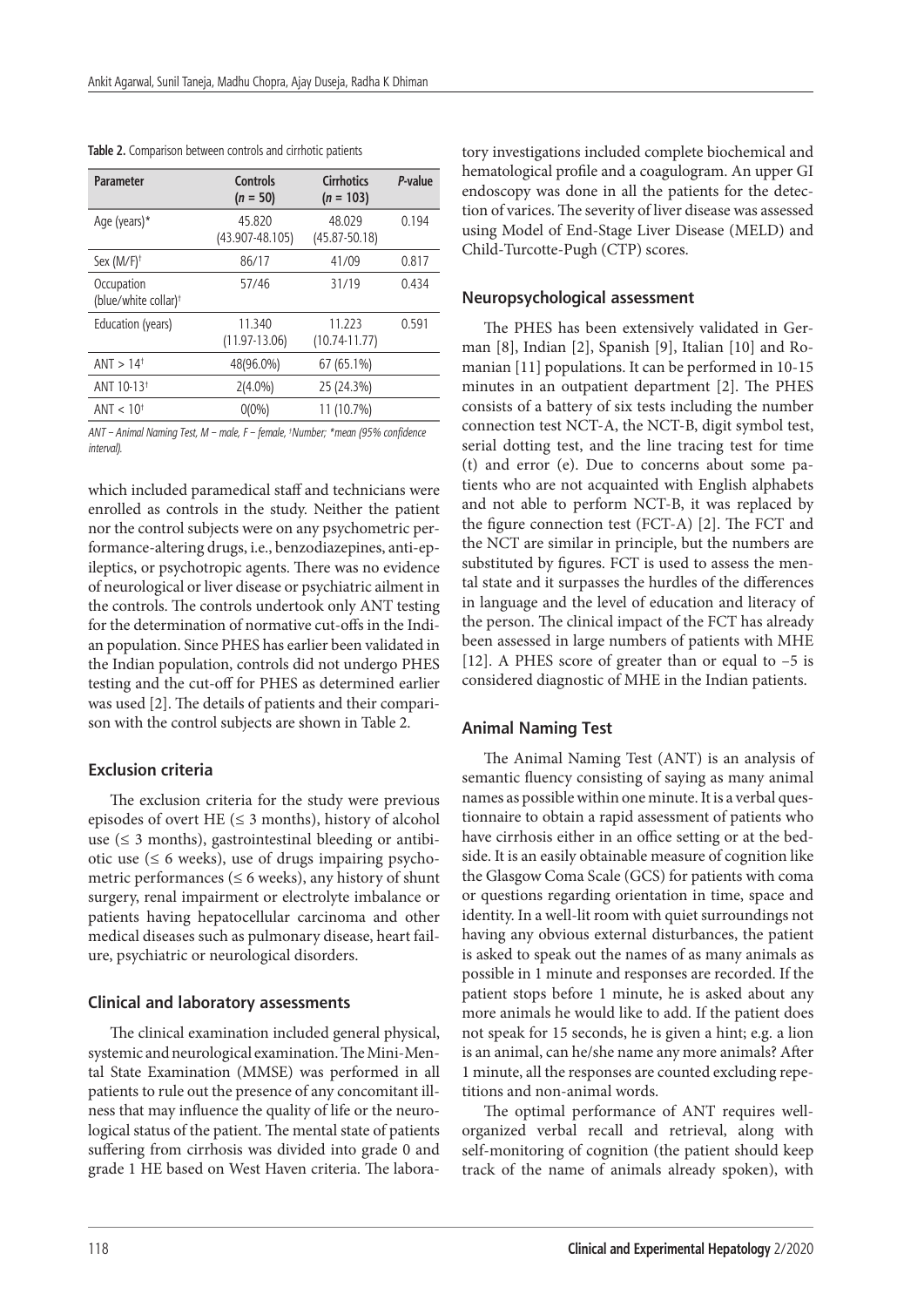inhibition of responses, when required. These cognitive skills require adequate memory as well as effective executive functions. The ANT is very sensitive to functions associated with anterior cortical and prefrontal cortex areas. These parts of the brain are particularly sensitive to the initial stages of HE. Therefore, ANT can be used as a first-line test for a patient with cirrhosis for the evaluation of HE. Humans of every culture are reasonably well knowledgeable in the names of animals, and hence the influence of gender, age and education, if any, may be limited.

#### **Follow-up**

At least 6 months follow-up was done for each patient for the external validity of the ANT. The endpoint was the development of OHE and survival.

#### **Statistical analysis**

Data were expressed as mean with 95% confidence interval (CI) and proportions with 95% CI where appropriate. Neuropsychological assessment by PHES and ANT was done in all patients with cirrhosis of the liver, which was correlated amongst patients in the two groups, i.e. (i) without MHE and (ii) with MHE. For normally distributed data, ANOVA was used and for skewed data the Kruskal-Wallis test followed by the Mann-Whitney test was used. Statistical analyses for categorical data were performed using the  $\chi^2$  test or Fisher's exact test. The cut-off value of ANT for the diagnosis of MHE was determined using ROC curves. The relationships between neuropsychological tests or PHES and ANT were assessed by Spearman's rank correlation coefficient rho. A multivariate logistic regression analysis using the block method was performed on variables reaching a significance of *p* < 0.05 on univariate analysis to determine their influence on the presence of MHE. The risks estimated from the Cox regression models were expressed as the hazard ratio (HR) with their respective 95% CI. The cumulative probability of death, as well as the incidence of OHE in patients, was analyzed using the Kaplan-Meier method. The logrank test was used to compare Kaplan-Meier survival curves. A probability level of  $p < 0.05$  was set for statistical significance. Statistical analysis was performed with SPSS software for Windows, IBM SPSS statistics version 22.0.

#### **Results**

Between July 1, 2017, and June 30, 2018, 123 patients with cirrhosis of the liver were screened. Out of these, 103 patients (83.7%) met the criteria for eligibility and were included in the study. Figure 1 shows the number of patients enrolled in the study and the reason for excluding 20 patients (16.2%). The clinical and demographic features of the enrolled patients are shown in Table 1.

Of the 103 patients 86 men and 17 women were included in the study. The etiology of liver cirrhosis was as follows: patients with alcohol abuse 57 (including hepatitis B and alcohol, 3 patients: both hepatitis C and alcohol, 6 patients); patients having chronic hepatitis B and C, 20 patients (11 patients, 9 patients respectively) and different reasons 26 patients, including cryptogenic cirrhosis in 15 patients, nonalcoholic steatohepatitis in 10 patients; Budd-Chiari syndrome in 1 patient. The etiology of liver cirrhosis is shown in Table 1.

#### **Prevalence of minimal hepatic encephalopathy**

Thirty-seven (35.9%) patients with liver cirrhosis were found to have MHE. Out of 61 patients in CTP class A 12 (19.7%) had MHE, 14 (51.9%) out of 27 patients in CTP class B and 11 (73.3%) out of 15 patients in CTP class C had MHE (*p* = 0.001). PHES also correlated with severity of cirrhosis measured using MELD ( $r = -0.345$ ,  $p = 0.001$ ) and the CTP score (*r* = –0.421, *p* < 0.001) and also with ANT (*r* = 0.752,  $p < 0.001$ ). Higher CTP ( $p = 0.029$ ) and MELD scores  $(p < 0.01)$  and lower albumin levels  $(p = 0.007)$  were observed in patients with MHE. The remaining factors such as age, etiology (alcohol vs. non-alcohol), education, hemoglobin, platelets, aspartate transaminase, alanine transaminase bilirubin, urea, creatinine and potassium levels were non-significant. Only the CTP score was found to be an independent prognostic factor for the presence of MHE in multivariable analysis. Table 3 shows the odds ratios for the variables as investigated by univariate and multivariable analyses as possible factors of minimal hepatic encephalopathy in patients with liver cirrhosis.

## **Sensitivity and specificity of Animal Naming Test using PHES as the gold standard**

Animal Naming Test was significantly lower in patients who had cirrhosis of the liver with the presence of MHE 10.81 (95% CI: 10.48-11.13) compared to patients without MHE 15.27 (95% CI: 15.02-15.51, *p* < 0.01) or as compared with controls 15.78 (95% CI: 15.50-16.05,  $p = 0.002$ ) (Fig. 2). For the diagnosis of MHE based on PHES, the ROC analysis of ANT showed an areaunder-curve value of 0.978 (95% CI: 0.954-1.0) (Fig. 3). At a cut-off of 14, 36 (34.9%) patients had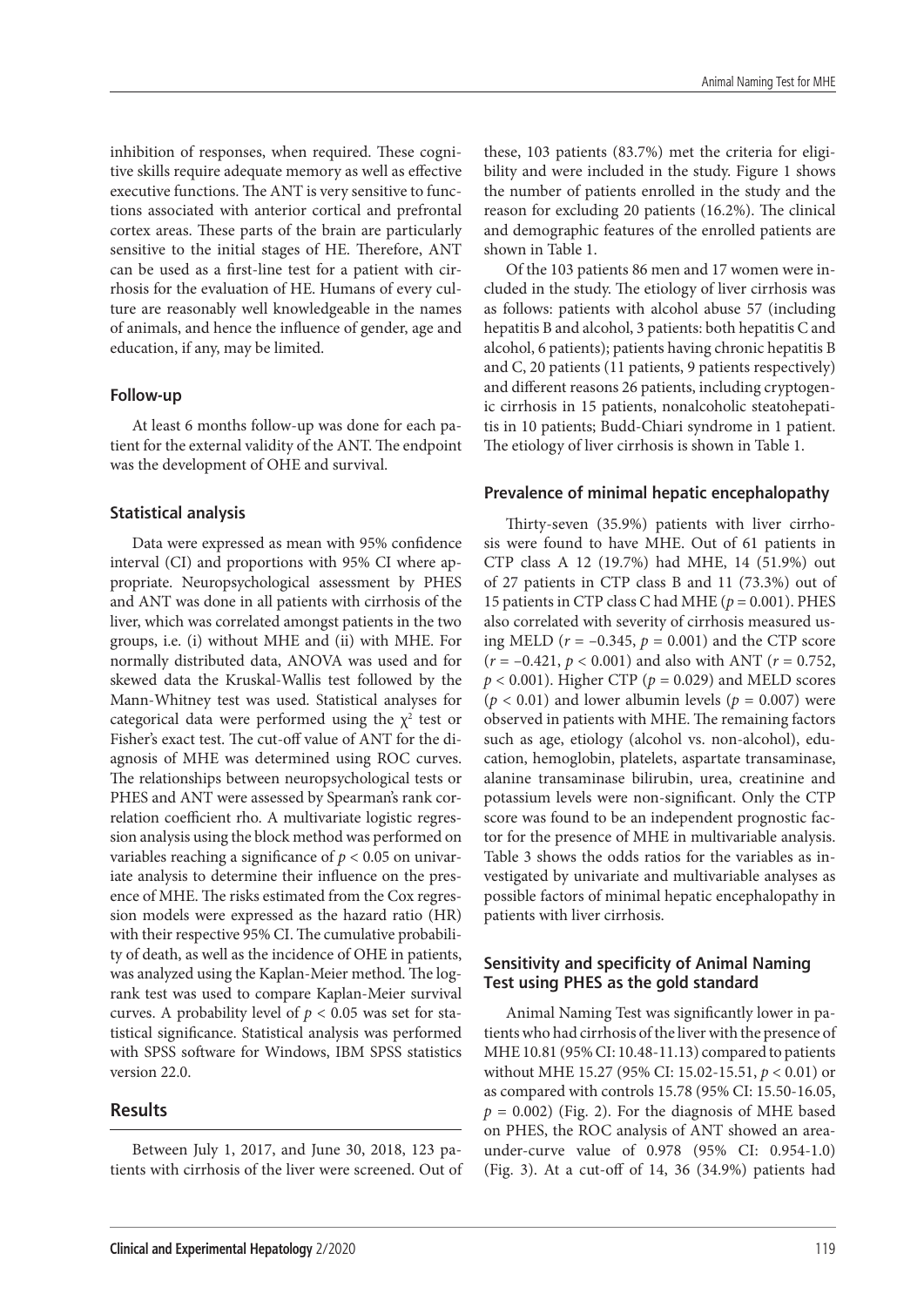| <b>Variables</b>                             | Univariate,<br>OR (95% CI) | P-value | Multivariable, P-value<br>OR (95% CI) |       |
|----------------------------------------------|----------------------------|---------|---------------------------------------|-------|
| Age (years)                                  | $0.960(0.89-1.31)$         | 0.259   |                                       |       |
| Sex<br>(male vs.<br>female)                  | 2.37 (0.184-5.595)         | 0.509   |                                       |       |
| Education<br>(years)                         | 0.75 (0.513-1.098)         | 0.139   |                                       |       |
| Etiology<br>(alcohol vs.<br>non-alcohol)     | 2.32 (0.29-6.54)           | 0.427   |                                       |       |
| Hemoglobin<br>(g/dl)                         | $0.994(0.87-1.13)$         | 0.933   |                                       |       |
| Total leucocyte<br>count (/mm <sup>3</sup> ) | $1.0(0.99-1.0)$            | 0.233   |                                       |       |
| Platelet (/mm <sup>3</sup> )                 | $1.016(1.0-1.03)$          | 0.057   |                                       |       |
| Urea (mg/dl)                                 | $1.06(0.99-1.13)$          | 0.96    |                                       |       |
| Creatinine<br>(mg/dl)                        | $0.41(0.01-9.83)$          | 0.58    |                                       |       |
| Sodium (mEq/l)                               | $0.97(0.83 - 1.14)$        | 0.75    |                                       |       |
| Potassium (mEq/l)                            | 1.07 (0.90-1.28)           | 0.39    |                                       |       |
| Bilirubin (q/dl)                             | $1.00(0.61-1.66)$          | 0.97    |                                       |       |
| AST (IU/I)                                   | $1.01(0.99-1.03)$          | 0.74    |                                       |       |
| ALT (IU/I)                                   | $0.96(0.94-0.99)$          | 0.015   |                                       |       |
| Albumin (g/dl)                               | 2.93 (2.39-3.24)           | 0.007   |                                       |       |
| ALP (IU/I)                                   | 1.00 (0.994-1.01)          | 0.614   |                                       |       |
| Prothrombin<br>time (s)                      | $0.74(0.51-1.06)$          | 0.107   |                                       |       |
| CTP score                                    | 1.79 (1.25-2.13)           | 0.029   | 1.83<br>$(1.25 - 2.19)$               | 0.031 |
| MELD score                                   | 1.57 (1.04-2.67)           | 0.031   |                                       |       |

**Table 3.** Odds ratios for the variables as investigated by univariate and multivariable analyses as possible factors of minimal hepatic encephalopathy in patients having liver cirrhosis

*OR – odds ratio, CI – confidence interval, CTP – Child-Turcotte-Pugh, MELD – model of end stage liver disease, MHE – minimal hepatic encephalopathy, NMHE – non-minimal hepatic encephalopathy, AST – aspartate transaminase, ALT – alanine transaminase, INR – international normalized ratio*

deranged ANT. Sixty-three patients had normal PHES and ANT, 33 had both abnormal PHES and ANT, 4 had normal ANT and abnormal PHES, and 3 had abnormal ANT and normal PHES (Table 4). ANT had 89% sensitivity and 95.7% specificity for the diagnosis of MHE at this cutoff if PHES is used as a reference standard; positive predictive value (PPV) was 91.6%, negative predictive value (NPV) 94.03% and diagnostic accuracy 93.2%. In the control group, ANT was  $\geq$  14 in 48 out of 50 (96%) subjects. Using the cut-off of ANT > 15 as suggested by Amodio *et al*., the number



**Fig. 2.** ANT in controls, cirrhotics with MHE and without MHE. ANT was lower in MHE (10.81; 95% CI: 10.48-11.13) in comparison with non-MHE (15.27; 95% CI: 15.02-15.51, *p* < 0.01) patients having cirrhosis or controls (15.78; 95% CI: 15.50-16.05, *p* = 0.002)



Fig. 3. Receiver operating characteristic (ROC) curve for specificity and sensitivity of ANT for diagnosis of MHE. Sensitivity was 89% and specificity was 95.7% with a cutoff of 14. 0.978 (95% CI: 0.954-1.0) is the area under the curve

of healthy patients showing abnormal ANT increased to 53 (sensitivity =  $97.3\%$ , specificity =  $74.2\%$ , PPV = 67.9%, NPV = 98.0%, accuracy = 82.52%) (Table 5).

#### **Factors associated with Animal Naming Test**

Animal Naming Test correlates with severity of liver disease as assessed by MELD score (*r* = –0.318,  $p = 0.001$  and CTP score ( $r = -0.408$ ,  $p < 0.001$ ) in patients with liver cirrhosis. Spearman's rho correlation coefficient between ANT and the sum-score of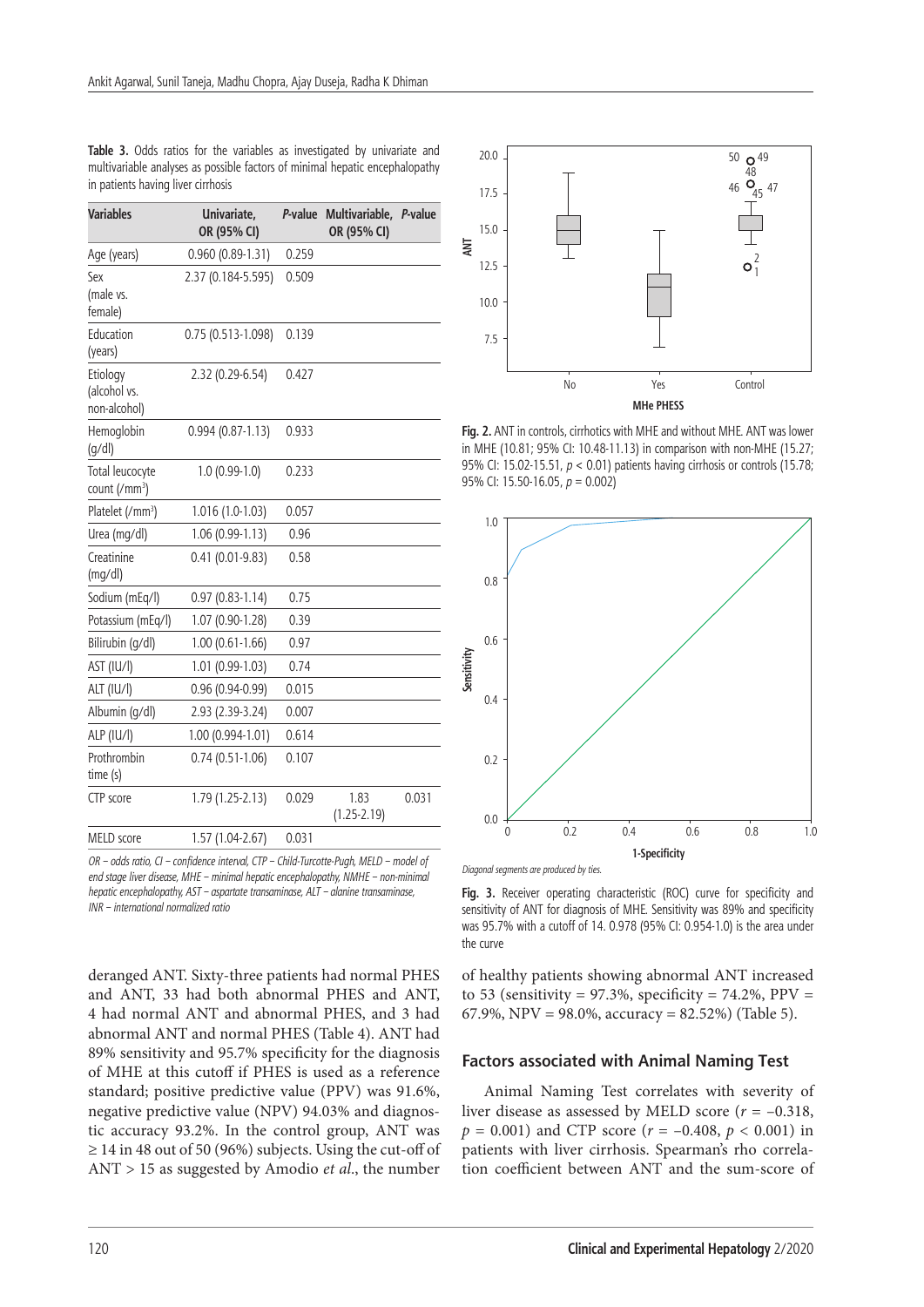| <b>Patients with test</b>       |                  | <b>CTP class A</b><br>$(n = 61)$ |                           |           | CTP class B and C<br>$(n = 42)$ |                           | <b>Total</b>              |           |
|---------------------------------|------------------|----------------------------------|---------------------------|-----------|---------------------------------|---------------------------|---------------------------|-----------|
|                                 | $\boldsymbol{N}$ | n(%)                             | <b>Death</b><br>$(n = 0)$ | <b>HE</b> | n(%)                            | <b>Death</b><br>$(n = 3)$ | <b>Death</b><br>$(n = 3)$ | <b>HE</b> |
| PHES abnormal                   | 37               | 12 (32.4%)                       | 0                         | 4         | 25 (67.6%)                      |                           |                           | 10        |
| ANT abnormal                    | 36               | 12 (33.3%)                       | $\mathbf 0$               | 4         | 24 (66.7%)                      | 3                         | 3                         | 10        |
| PHES and ANT abnormal           | 33               | 11 (33.3%)                       | 0                         | 4         | 22 (66.7%)                      |                           |                           | 10        |
| PHES abnormal and ANT<br>normal | 4                | 1(25%)                           | $\mathbf 0$               | 0         | 3(75%)                          | 0                         | $\theta$                  | 0         |
| PHES normal and ANT<br>abnormal | 3                | $1(33.3\%)$                      | $\mathbf 0$               | 0         | 2(66.7%)                        | $\mathbf{0}$              | $\theta$                  | $\theta$  |
| PHES and ANT normal             | 63               | 48 (76.2%)                       | 0                         |           | 15 (23.8%)                      | 0                         | $\theta$                  | $\theta$  |

**Table 4.** Impact of Child-Turcotte-Pugh (CTP) class, Animal Naming Test (ANT) and Psychometric Hepatic Encephalopathy Score (PHES) on risk of death

**Table 5.** Sensitivity and specificity of Animal Naming Test (ANT) for detection of minimal hepatic encephalopathy (MHE)

| $ANT - 15$            | $ANT - 14$            | S-ANT<br>(Campagna et al.) |  |
|-----------------------|-----------------------|----------------------------|--|
| <b>Value (95% CI)</b> | <b>Value (95% CI)</b> | <b>Value (95% CI)</b>      |  |
| 97.30% (85.84-99.93%) | 89.19% (74.58-96.67)  | 78 (70-84)                 |  |
| 74.24% (61.99-84.22%) | 95.45% (87.29-99.05)  | 63 (55-70)                 |  |
| 98.0% (87.58-99.71%)  | 94.03% (86.17-97.55%) | 79 (71-85)                 |  |
| 67.92% (58.35-76.20%) | 91.67% (78.36-97.09%) | 61 (53-68)                 |  |
| 82.52% (73.79-89.30%) | 93.20% (86.50-97.22%) | <b>NA</b>                  |  |
|                       |                       |                            |  |

*NA – not available*

PHES was  $0.652$  ( $p < 0.001$ ). ANT did not correlate with Handgrip ( $r = 0.198$ ,  $p = 0.045$ ) in patients with cirrhosis.

## **External validity**

All patients (66 without MHE and 37 with MHE) completed the study. All patients were on follow-up for 6 months until November 30, 2018. The mean follow-up was 244.36 days (95% CI: 221.62-267.10), range 57-412 and inter-quartile range 166.45-354.25.

## **Deaths**

Three patients died in total. All 3 patients had abnormal PHES and ANT on initial evaluation. All 3 deaths were in patients who had severe liver disease, i.e., CTP classes B and C (Table 3). One patient who underwent deceased donor liver transplantation (DDLT) also had severe liver disease, i.e. CTP class C. Progressive liver failure was associated with all three deaths in MHE group patients. All 3 patients developed HE as their terminal event.

# **Overt hepatic encephalopathy**

During the follow-up period of 6 months 18 patients had one or more episodes of overt encephalopathy; out of these 3 developed during the terminal event causing death. Other causes were infection in 5 patients, upper gastrointestinal (UGI) bleeding in 4, diuretics in 2 and renal failure in 1 patient. Further analysis was not performed as the number of isolated episodes of overt HE was too low.

# **Discussion**

The armamentarium of modern medical testing still has an unmet need for a rapid, easy to administer, fast and inexpensive test for the diagnosis on MHE which can be conducted by clinicians in an outpatient department. The current European Association for the Study of the Liver (EASL)/American Association for the Study of Liver Diseases (AASLD) guidelines still recommend PHES as a gold standard for the diagnosis of MHE [13]. However, it is time-consuming and is not being used much in clinical practice. The last two decades have seen the emergence of various other test-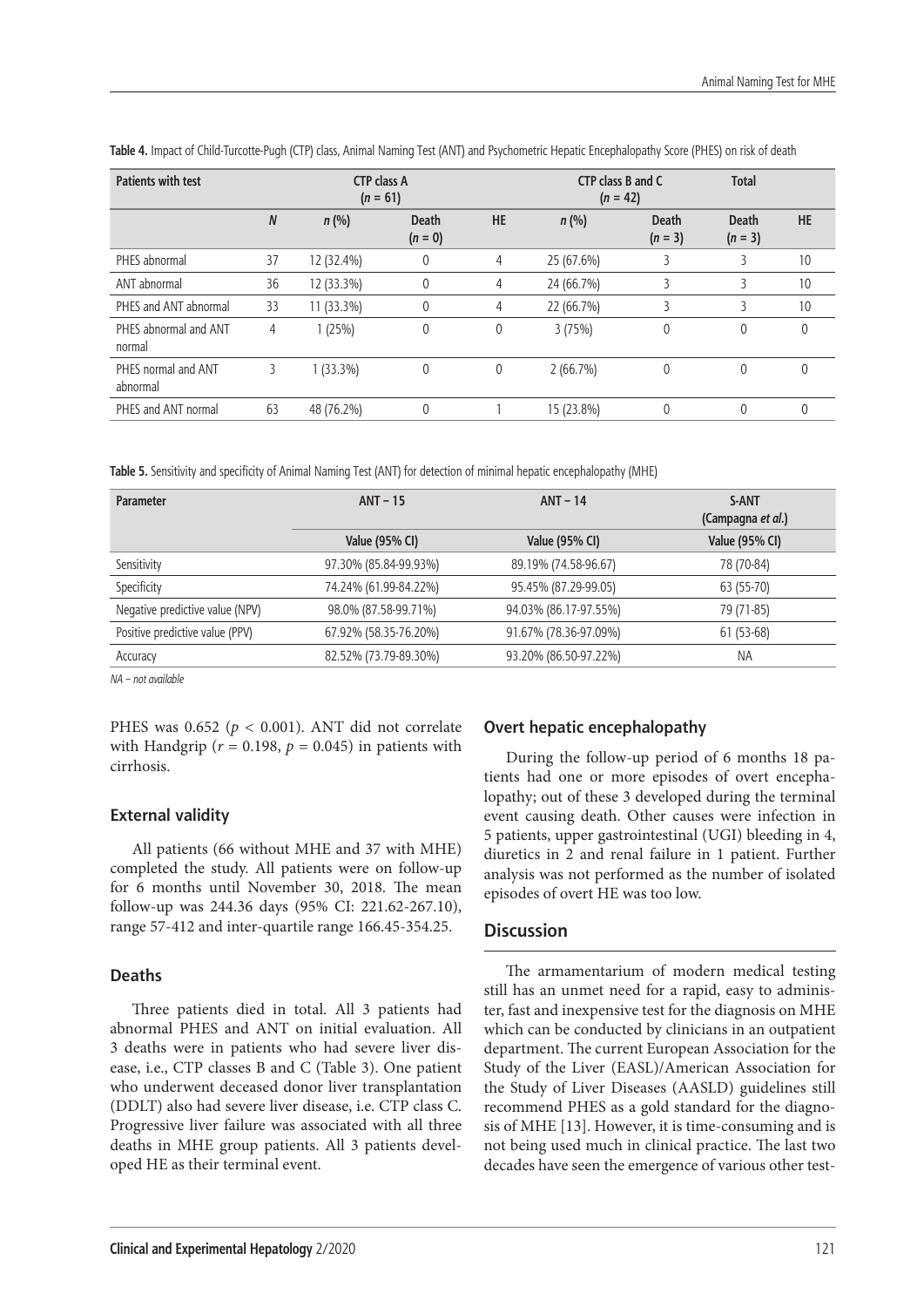ing methods such as the Inhibitory Control Test (ICT), the Stroop EncephalApp or Critical Flicker Frequency (CFF) [5, 14-17]. However, most of these tests can only be used in specialized centres with an interest in hepatology. These tests are time-consuming, require some sort of testing equipment and are often expensive when used in the outpatient setting in the general population, which has led to the neglect of this serious complication of cirrhosis by clinicians in routine clinical practice.

In a recent study by Campagna *et al*. ANT was found to be a reliable and fast tool for the detection of CHE in patients with liver cirrhosis. ANT appears to be a simple, reliable test that is easy to administer in outpatient settings, with good accuracy [18]. Our study has also shown that ANT is accurate and reliable and has high specificity and sensitivity and an area under the curve for MHE diagnosis even better than that reported previously by Campagna *et al*.

It has been reported earlier that the prevalence of MHE among cirrhosis patients may vary from 30% to 84% [1, 19-21]. This study also confirms that the prevalence of MHE is high among patients with liver cirrhosis as reported previously in the same cohort with a prevalence of 40.2% [16]. It also showed that the higher CTP class is an independent predictor of the presence of MHE and the frequency of MHE also was significantly higher in patients with higher CTP scores. The different testing strategies can only partially detect patients with MHE and may not be a true reflective of cognitive dysfunction in patients with cirrhosis. The different testing methods for MHE such as EEG, PHES or ICT also have very little agreement among them for diagnosis of MHE [17, 22, 23]. However, PHES remains the gold standard for the diagnosis of MHE. In both our study and the study by Campagna *et al*. PHES was used as a gold standard for detection of the presence of MHE.

In our study, validation of the results for ANT as shown previously by Campagna *et al*. was done, and ANT was able to identify patients with MHE, patients without MHE, and healthy controls. Our results were slightly different since we divided our patient group based on education levels as  $< 10$ , 10-12,  $> 12$  years of education, different from the study by Campagna *et al*. Our study group also had a higher educational level of the patients. The reason for this is that most patients with a low level of education found it difficult to follow the instructions to complete the PHES and ANT and hence were not included in the study. Both our study and that of Campagna *et al*. used PHES for detection of the presence of MHE. It has been proposed that a single ANT cut-off cannot be generalized to different populations due to different education background and cultural status. So, we aimed to establish cut-off values for our patients. A cut-off of < 14 animal names differentiated well between patients with and without MHE with a sensitivity of 89% and specificity of 95%.

The different risk factors for the development of MHE as shown in previous studies were age, CTP class, portosystemic shunt, presence of oesophageal varices, and prior episodes of OHE [14]. Recent studies have also shown an association between lifestyle factors such as smoking, tobacco chewing, alcohol consumption and the presence of MHE [20]. No patients in our study had undergone portosystemic shunts or had a prior history of overt HE. However, as seen in previous studies, severity of liver disease as depicted by the CTP score was an independent predictor for the development of MHE.

MHE has an impact on the driving abilities of an individual [24, 25] and health-related quality of life [1, 26]. MHE also has an adverse effect on sleep quality of patients [27]. Impairment in cognitive functioning creates a hindrance in mental processing and attention, and hence a person's ability to make an individual decision is affected. Studies show that the administration of rifaximin or lactulose brings significant improvement in patients with MHE and the health-related quality of life and driving performance are improved [1, 17]. Recent studies have shown that probiotics may decrease serum ammonia levels and may also improve MHE, and prevent overt HE development in patients with cirrhosis [28].

Our study also showed that MHE patients develop OHE at a significantly higher rate. 34.8% of patients in the MHE group developed OHE during the six-month follow-up period as compared to 6.1% in the patients without MHE. The results of this study were consistent with a previous study in which the incidence of developing OHE at follow-up was 3.9-17.3% in non-MHE (NMHE) patients and 22.6-58.6% in MHE patients [29]. The decreased rate of development of overt HE mostly is related to excluding patients with a previous history of overt HE, and also most patients who were included in our study were in CTP classes A and B.

Survival analysis could not be done in our study since the mortality was too low to draw any strong conclusion. The reason for this low mortality might be that most patients in the study had less severe disease and belonged to CTP classes A and B. However, a key point of the study was that all patients who had death as the outcome had both altered PHES and ANT, indirectly suggesting the impact of MHE on survival.

Since currently there are no data regarding ANT in the Indian population for patients with cirrhosis, fu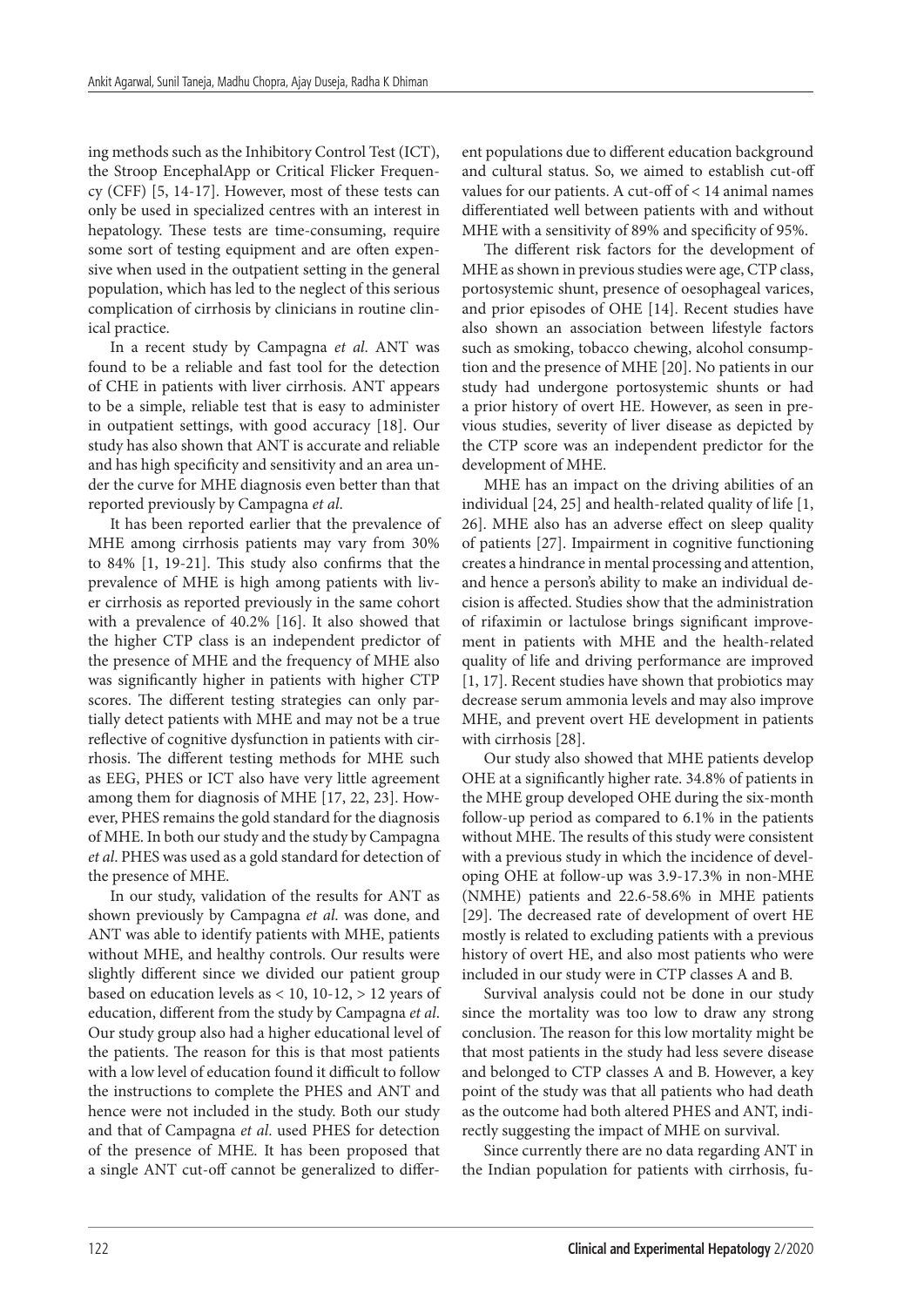ture studies having a larger sample size and follow-up would be required to check the reliability of ANT in our cohort and also judge whether there is a predictive ability of ANT for the development of OHE and death. Whether there is an improvement or deterioration of ANT with medical treatment is difficult to assess with the current data, and this should be investigated in further studies.

In conclusion, ANT is useful for diagnosing MHE in patients with liver cirrhosis. It is simple and accurate and may serve as a screening test in an outpatient setting before subjecting patients to more complicated paper and pencil or computerized tests.

# **Conclusions**

Minimal hepatic encephalopathy is the mildest form in the spectrum of hepatic encephalopathy that impairs health-related quality of life.

Diagnosis of MHE is difficult in patients with cirrhosis since the presently available tests are cumbersome and time-consuming.

There is a need to develop a simple diagnostic test that can be used for the diagnosis of MHE in an outpatient setting.

The Animal Naming Test is a simple, accurate, rapid, easy-to-administer and inexpensive test for the diagnosis of MHE which can be conducted by clinicians in an outpatient department.

# **Disclosure**

The authors report no conflict of interest.

## **References**

- 1. Prasad S, Dhiman RK, Duseja A, et al. Lactulose improves cognitive functions and health-related quality of life in patients with cirrhosis who have minimal hepatic encephalopathy. Hepatology 2007; 45: 549-559.
- 2. Dhiman RK, Kurmi R, Thumburu KK, et al. Diagnosis and prognostic significance of minimal hepatic encephalopathy in patients with cirrhosis of liver. Dig Dis Sci 2010; 55: 2381-2390.
- 3. Ferenci P, Lockwood A, Mullen K, et al. Hepatic encephalopathy – definition, nomenclature, diagnosis, and quantification: final report of the Working Party at the 11th World Congresses of Gastroenterology, Vienna, 1998. Hepatology 2002; 35: 716-721.
- 4. Stewart CA, Smith GE. Minimal hepatic encephalopathy. Nat Clin Pract Gastroenterol Hepatol 2007; 4: 677-685.
- 5. Bajaj JS, Hafeezullah M, Franco J, et al. Inhibitory control test for the diagnosis of minimal hepatic encephalopathy. Gastroenterology 2008; 135: 1591-1600.e1.
- 6. Ridola L, Cardinale V, Riggio O. The burden of minimal hepatic encephalopathy: From diagnosis to therapeutic strategies. Ann Gastroenterol 2018; 31: 151-164.
- 7. Weissenborn K. Psychometric tests for diagnosing minimal hepatic encephalopathy. Metab Brain Dis 2013; 28: 227-229.
- 8. Romero-Gómez M, Córdoba J, Jover R, et al. Value of the critical flicker frequency in patients with minimal hepatic encephalopathy. Hepatology 2007; 45: 879-885.
- 9. Weissenborn K, Ennen JC, Schomerus H, et al. Neuropsychological characterization of hepatic encephalopathy. J Hepatol 2001; 34: 768-773.
- 10. Amodio P, Campagna F, Olianas S, et al. Detection of minimal hepatic encephalopathy: Normalization and optimization of the Psychometric Hepatic Encephalopathy Score. A neuropsychological and quantified EEG study. J Hepatol 2008; 49: 346-353.
- 11. Badea MA, Drug VL, Dranga M, et al. Diagnosis of minimal hepatic encephalopathy in a tertiary care center from eastern Romania: validation of the psychometric hepatic encephalopathy score (PHES). Metab Brain Dis 2016; 31: 1463-1471.
- 12. Dhiman RK, Saraswat VA, Verma M, et al. Figure connection test: A universal test for assessment of mental state. J Gastroenterol Hepatol 1995; 10: 14-23.
- 13. Vilstrup H, Amodio P, Bajaj J, et al. Hepatic encephalopathy in chronic liver disease: 2014 Practice Guideline by the American Association for the Study Of Liver Diseases and the European Association for the Study of the Liver. Hepatology 2014; 60: 715-735.
- 14. Kircheis G, Wettstein M, Timmermann L, et al. Critical flicker frequency for quantification of low-grade hepatic encephalopathy. Hepatology 2002; 35: 357-366.
- 15. Bajaj JS, Thacker LR, Heuman DM, et al. The Stroop smartphone application is a short and valid method to screen for minimal hepatic encephalopathy. Hepatology 2013; 58: 1122-1132.
- 16. Taneja S, Dhiman RK, Khatri A, et al. Inhibitory control test for the detection of minimal hepatic encephalopathy in patients with cirrhosis of liver. J Clin Exp Hepatol 2012; 2: 306-314.
- 17. Tapper EB, Parikh ND, Waljee AK, et al. Diagnosis of minimal hepatic encephalopathy: a systematic review of point-of-care diagnostic tests. Am J Gastroenterol 2018; 113: 529-538.
- 18. Campagna F, Montagnese S, Ridola L, et al. The animal naming test: An easy tool for the assessment of hepatic encephalopathy. Hepatology 2017; 66: 198-208.
- 19. Dhiman RK, Saraswat VA, Sharma BK, et al. Minimal hepatic encephalopathy: consensus statement of a working party of the Indian National Association for Study of the Liver. J Gastroenterol Hepatol 2010; 25: 1029-1041.
- 20. Rathi S, Chopra M, Chouduri G, et al. Prevalence of minimal hepatic encephalopathy in patients with liver cirrhosis: a cross-sectional, clinicoepidemiological, multicenter, nationwide study in India: The PREDICT study. J Clin Exp Hepatol 2019; 9: 476-483.
- 21. Bale A, Pai CG, Shetty S, et al. Prevalence of and factors associated with minimal hepatic encephalopathy in patients with cirrhosis of liver. J Clin Exp Hepatol 2018; 8: 156-161.
- 22. Montagnese S, Balistreri E, Schiff S, et al. Covert hepatic encephalopathy: agreement and predictive validity of different indices. World J Gastroenterol 2014; 20: 15756-15762.
- 23. Basu PP, Shah NJ. Clinical and neurologic manifestation of minimal hepatic encephalopathy and overt hepatic encephalopathy. Clin Liver Dis 2015; 19: 461-472.
- 24. Bajaj JS, Hafeezullah M, Hoffmann RG, et al. Navigation skill impairment: another dimension of the driving difficulties in minimal hepatic encephalopathy. Hepatology 2008; 47: 596-604.
- 25. Bajaj JS, Saeian K, Schubert CM, et al. Minimal hepatic encephalopathy is associated with motor vehicle crashes: The reality beyond the driving test. Hepatology 2009; 50: 1175-1183.
- 26. Agrawal S, Umapathy S, Dhiman RK. Minimal hepatic encephalopathy impairs quality of life. J Clin Exp Hepatol 2015; 5: S42-48.